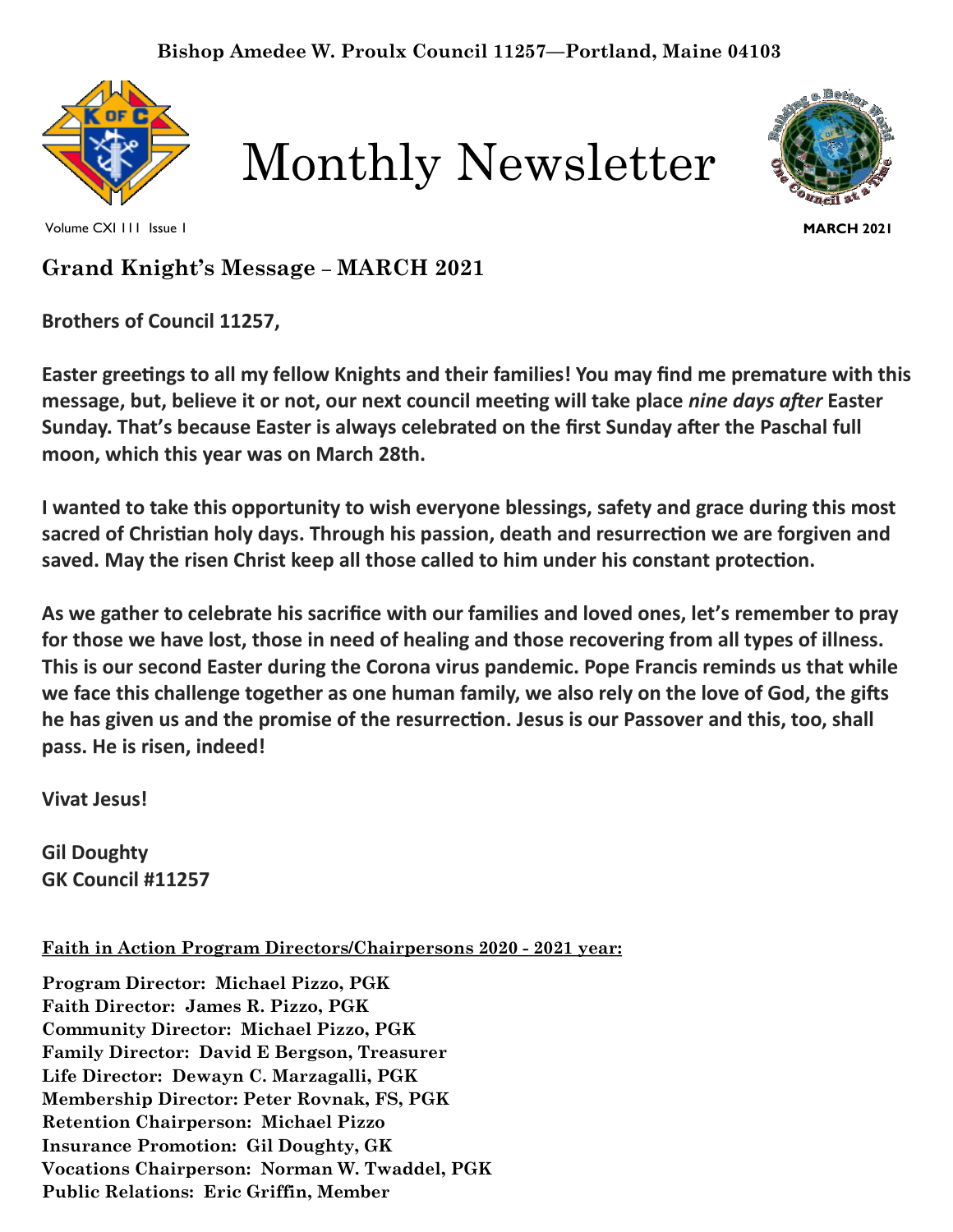#### **Call of Meeting to Order**

The MAR 9th ZOOM business meeting was called to order by GK Gil Doughty at 7:00pm. GK also lead us in prayer and the pledge of allegiance.

| <u>Roll Call of Officers</u>   |             |
|--------------------------------|-------------|
| Chaplain Fr. Jack              | Е           |
| Grand Knight, G. Doughty       | P           |
| Deputy GK, M. Pizzo            | $\mathbf P$ |
| Chancellor, N. Twaddel         | E           |
| Recorder, J. Pizzo             | E           |
| Financial Secretary, P. Rovnak | P           |
| Treasurer, D Bergson           | P           |
| Lecturer                       | U           |
| Advocate, R. Leduc             | Е           |
| Warden, F. Stephens            | E           |
| IS Guard VACANT                | V           |
| OS Guard, D. Marzagalli        | P           |
| 1 Yr. Trustee, J. Morin        | E           |
| 2 Yr. Trustee, D. Pratt        | P           |
| 3 Yr. Trustee, E. Griffin      | P           |
| $P = Present$                  |             |
| $A = Absent$                   |             |
| $E = Excused$                  |             |
| $U =$ Unassigned               |             |
|                                |             |

### **Reading of Minutes of the Previous Meeting:**

Motion made and passed to forego the reading of the minutes from the previous meeting.

## **Report of Admissions Committee on Reading and voting for new members:**

**No new admissions.** 

#### **The Chaplain's Report:**

**Fr. Jack was unavailable for this meeting**

| <b>Membership Statistics:</b>                                                                          |              |  |
|--------------------------------------------------------------------------------------------------------|--------------|--|
| Council Membership:                                                                                    |              |  |
| Insurance Members 25                                                                                   |              |  |
| Associate Members 26                                                                                   |              |  |
| Insurance Members 1 Inactive                                                                           |              |  |
| Total 52                                                                                               |              |  |
| Of the 53 members, 11 are Honorary Life,                                                               |              |  |
| 3 Honorary and 1 is Inactive                                                                           |              |  |
| The aging of our council:                                                                              |              |  |
| $20 - 30 = 0$ $31 - 40 = 2$                                                                            |              |  |
| $41 - 50 = 5$ $51 - 60 = 12$                                                                           |              |  |
| $61 - 70 = 16$ $71 - 80 = 15$                                                                          |              |  |
| $81-90 = 1$ $91-100 = 1$ (Leahy 94)                                                                    |              |  |
| The average age of membership 66                                                                       |              |  |
|                                                                                                        |              |  |
|                                                                                                        |              |  |
| <b>The Following Have Received</b>                                                                     |              |  |
| <u>the Honors of the 2nd &amp; 3rd</u>                                                                 |              |  |
| <u>Degrees:</u>                                                                                        |              |  |
| <b>NONE</b>                                                                                            |              |  |
|                                                                                                        |              |  |
| <u>The Following Have Received</u><br><u>the Honors of the 4th Degree:</u>                             |              |  |
|                                                                                                        |              |  |
| NONE.                                                                                                  |              |  |
|                                                                                                        |              |  |
| <u>The Treasurer report: 02/28/21</u>                                                                  |              |  |
| <b>BEGINNING BAL. 02/01/21</b>                                                                         | \$5,351.17   |  |
| <b>INCOME</b><br><b>Dues 7 Brother Knights</b>                                                         | \$175.00     |  |
| <b>TOTAL INCOME</b>                                                                                    | \$<br>175.00 |  |
| <b>EXPENSES</b><br><b>KC Council 101 supplies</b>                                                      | (\$60.00)    |  |
| <b>TOTAL EXPENSES</b>                                                                                  | $(\$ 60.00)$ |  |
| <b>ENDING BAL. 02/28/21</b>                                                                            | \$5,466.17   |  |
| <b>Note: Outstanding Liability to</b><br>Supreme for \$2,600 for purchase of<br><b>Coats for Kids.</b> |              |  |
| <b>Respectfully submitted, David</b><br><b>Bergson, Treasurer</b>                                      |              |  |
| Motioned to accept the report was                                                                      |              |  |

**unanimously approved.**

## **Reading of Bills and Communications:**

**NONE** 

### **The Financial Secretary Report:**

4 members past due. Knight Alert has been sent Mar. 2021

#### **Trustee's Report**

**NONE**

**The Chancellor's Report: NONE**

#### **Report of Service Program Committees:**

**The Take Out Dinner for the parish will be 3/13/21, Lobster Roll Dinner. We will be needing volunteers on Saturday at 4:00pm to assist with delivering the dinners. Proceeds go to OLHP to help with costs.** 

**Unfinished Business: Support for Seminarian was tabled until next meeting.** 

#### **NEW BUSINESS:**

**Motioned and passed to add \$150 to the \$500 for a total donation to parish for cost of the Lobster of \$650 for take out dinner 3/13/21. Discussed donation for Seminarian. Will be brought up again in Apr.. GK will discuss with Fr. Jack who to sponsor. Motioned and passed \$100 for renewal of MRTL membership for 2021. Discussed State Convention to be held May 21-23. Venue will be changed to Augusta Area.**

**District Deputy Report:**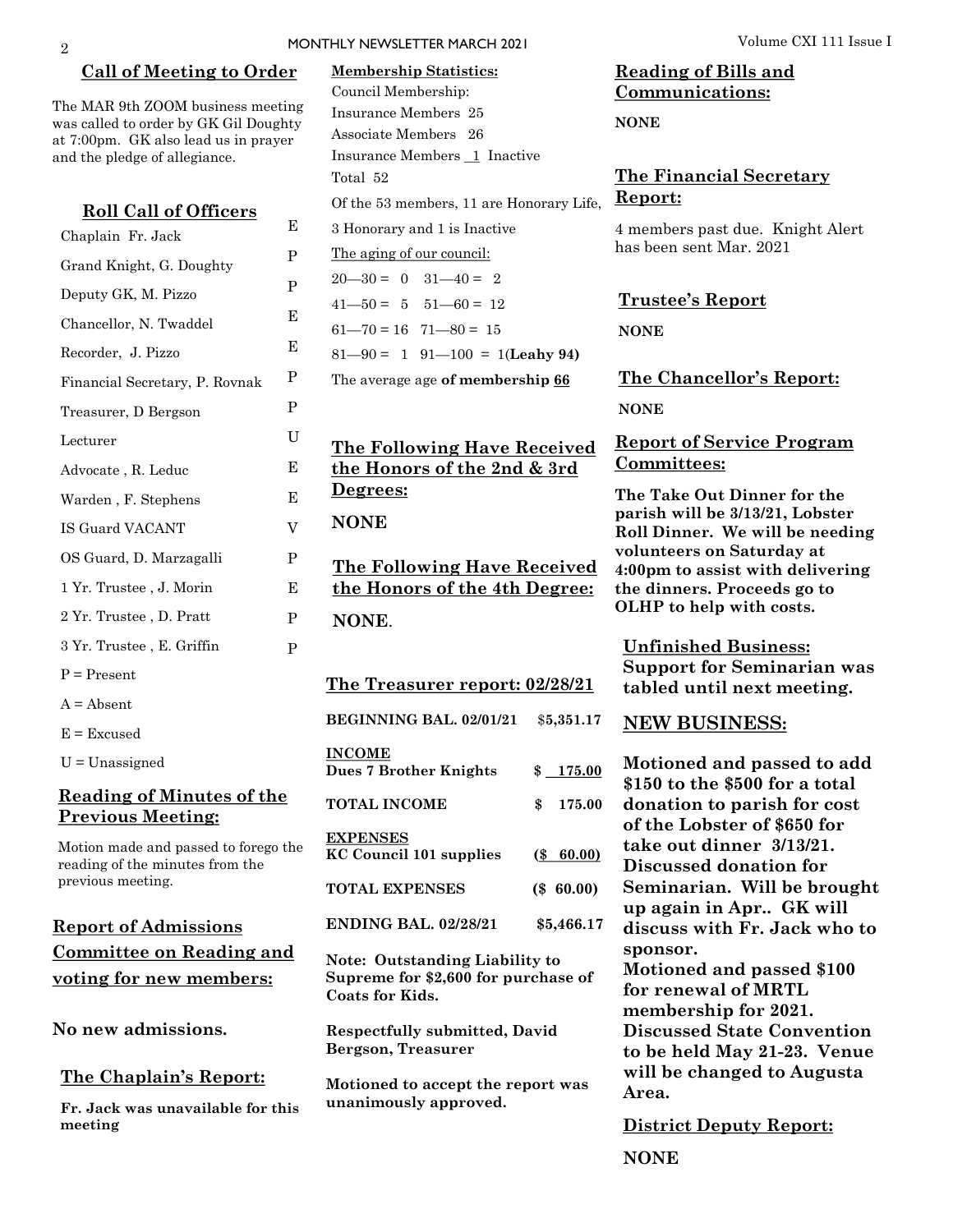**Email: phs63@aol.com**

**Tel: 207-797-6326**

# **Apr. 13, 2021 Council Business meeting via ZOOM, 7:00PM**

**If any brother knights know of anyone, knights or not, who are in need of assistance during the pandemic please reach out to any of the officer's of our council.**

| Pray for the repose of the soul for<br><b>NONE</b><br>our departed Bro. Edward Ryan<br><b>BLESSINGS &amp;</b><br><b>News of the Fourth Degree:</b><br><b>CONGRATULATIONS</b><br>Prayers are offered for the<br>following members and friends of<br>Our 4th Degree Assembly | <b>Good of the Order:</b> | <b>Lecturer Report:</b>      | <b>Happy Birthday Wishes to</b> |  |
|----------------------------------------------------------------------------------------------------------------------------------------------------------------------------------------------------------------------------------------------------------------------------|---------------------------|------------------------------|---------------------------------|--|
|                                                                                                                                                                                                                                                                            |                           |                              | following members:              |  |
|                                                                                                                                                                                                                                                                            |                           |                              |                                 |  |
| <b>Bro.</b> George Leahy<br>Dave Bergson Jr. MAR 17<br>Pius Hall on the 2nd Monday<br>Mike Russo Friend of Bro.<br><b>Glen Stankiewicz MAR 17</b><br>of the month at 7:00pm<br><b>Brimmer</b><br><b>Dick Pratt</b><br><b>MAR 20</b>                                        | our council:              | 337 meets in Portland at St. |                                 |  |
| <b>Bro. Jim Pizzo</b><br>John Laplante<br><b>MAR 23</b><br><b>COUNCIL INSURANCE</b><br><b>Bro. Jerry Morin</b><br><b>John Voyer</b><br><b>MAR 23</b><br><b>AGENT</b><br>All Nurses & Medical Personnel<br><b>Norm Twaddel</b><br><b>APR 07</b>                             |                           |                              |                                 |  |
| especially of Bro. Jim Merrill's<br><b>Bill Weiss 691-0867</b><br><b>Frank Robbins</b><br><b>APR 08</b><br>family.                                                                                                                                                         |                           |                              |                                 |  |
| <b>Brian Turner</b><br><b>APR 24</b><br>Eleanor Bernabei wife of deceased<br>William.weiss@KofC.org<br>member Domenic.                                                                                                                                                     |                           |                              |                                 |  |
| <b>Connie Ryan</b><br>Fr. Ted Corley<br>Fr. Jim Hammer<br>Fr. Don Bosco<br><b>Rovnak family</b><br><b>Ramos Family</b><br>Louise Stankiewicz Mom of Bro                                                                                                                    |                           |                              |                                 |  |
| Glenn<br>Pat Stephens wife of Br. Frank<br><b>EDITORS NOTE:</b><br>Daughter in law of Bro. Bill Burke<br><b>Please address omissions</b>                                                                                                                                   |                           |                              |                                 |  |
| <b>Corinne Pratt</b> Daughter of Bro. Dick<br>and corrections to:<br>Lisa Wilkinson Sister in law of GK                                                                                                                                                                    |                           |                              |                                 |  |
| Gil<br><b>PP Michael Pizzo</b>                                                                                                                                                                                                                                             |                           |                              |                                 |  |

Please take a moment to feel the movement of your council. We are, together, making a difference in our Parish and Community. If you are not already actively involved please consider the good we do and in greater numbers the more that we will be able to accomplish. I invite you to come with us on a journey to fulfillment.

**Our business meetings are held at 7:00PM in the St. Joseph's rectory conference room, 2nd Tuesday of every month (Except the months of July and August). Please review the Upcoming Events included in this newsletter and we welcome your participation and attendance.** 

### **Calendar of Events**

**A copy of our Calendar of Events for this fraternal year is available on OLOH website under KC Council 11257 or contact Program Director, Brother Michael Pizzo at phs63@aol.com or 233-4780.**